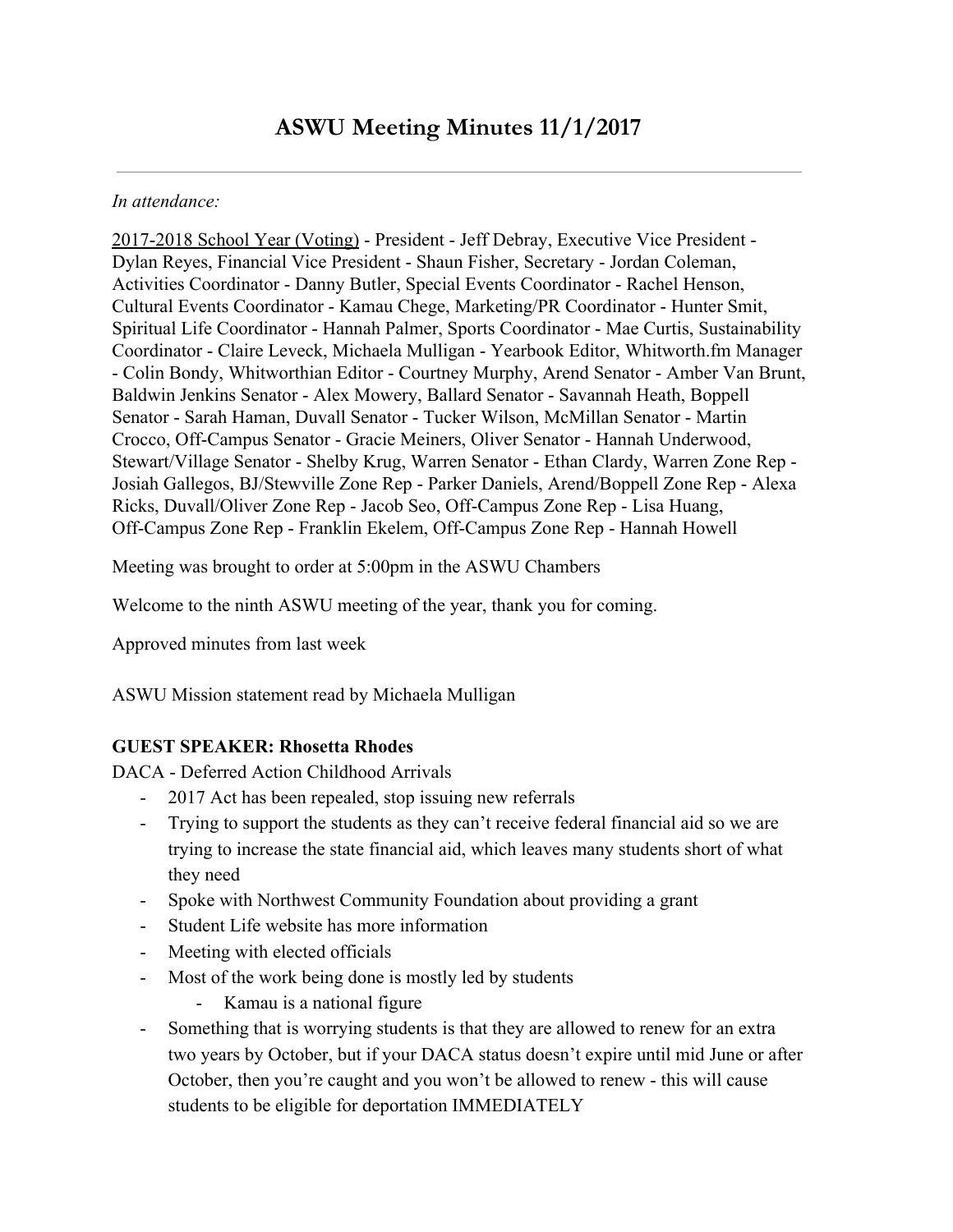- Many DACA students have been arrested for deportation without doing anything wrong
- Some students have ALREADY lost federal financial aid for this year

## TITLE IX

- The 2011 and 2014 Dear Colleague Letters were rescinded
- New guidance provided in the form of Q&A
- The impact:
	- There is no change in responsibility to report
	- There is an increased flexibility in adjudication (make a formal judgment or decision about a problem or disputed matter)
	- There are increased rights for the accused we have to make sure that the experience is more equitable for both parties involved, provide all information stated
- There are parts to this that we have to enact immediately but some that we can wait to initiate
- 8 NEW SEXUAL ASSAULT CASES THIS YEAR SO FAR
	- 2 were sexual assaults, 2 were domestic violence, 2 were stalking, and 2 were harassment (ALLEGATIONS, not everyone was sanctioned)
- PROCESS OF INVESTIGATION:
	- Once we get a case, we do the full investigations and then we have to notify the parties what we are investigating with timelines. Then we render a finding: "Is the accused found responsible for violating our sexual misconduct policy?" They either get sanctions or not, and they get 5 days for an appeal and then the case is closed. There is a judge in the court system who listens to the parties and sees the witnesses.
	- It's up to the complainant whether they will press charges to the police, unless it's forcible rape
	- By law, the school has to do their own investigation even if the police are involved
- The Title IX policy is not the same for off-campus as it does for on-campus
	- It follows the students: if both parties are students, then it's the same but if one of them is not a student, then we can file a trespass or ask them to cooperate

# **CLUB UPDATES**

Catholic Fellowship

- Purpose of our club is to develop catholic community on campus, we seek to be a good home away from home for the catholic community or people who are interested
- Some of the events are weekly carpools to mass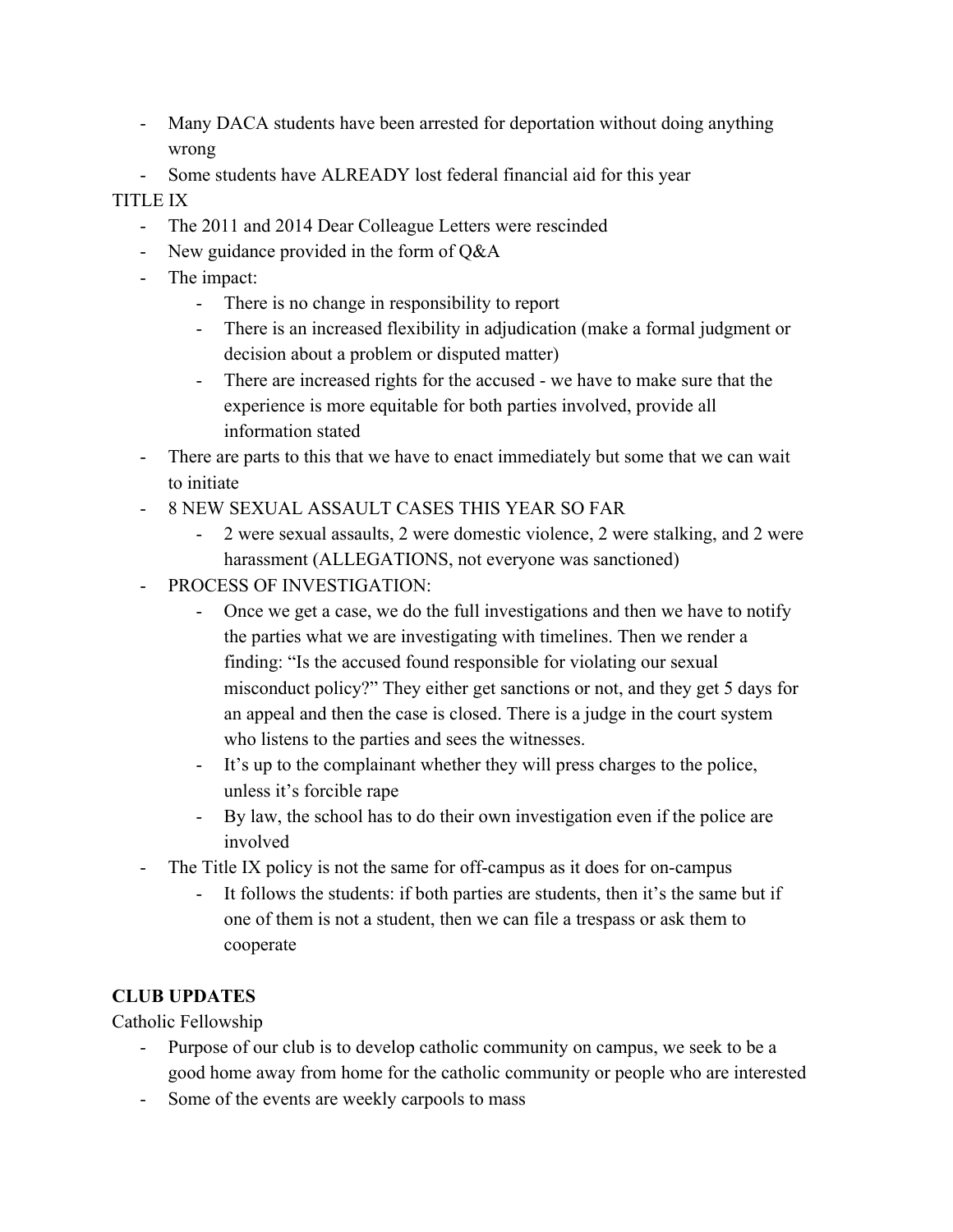- Weekly club meetings on Friday at 6pm HUB ABC room
	- Faith and fellowship with games, get to know each other, and have a faith formation activity
- This morning we celebrated All Saints Day in the HUB with information about the Saints and snacks
- We are going on a retreat this November in Downtown Spokane
- Fundraiser this Sunday at Saint Thomas Moore

Psi Chi Club

- Honor Society/Psychology club combined because the honor club has certain requirements to join
- Four officers and a representative
- All about introducing people to the discipline of psychology and we how we see it in our world today
- Hawthorne Hall 104 Monday 1:30-2:30pm
- Events we had a kickoff event at a professor's house with snacks to introduce everyone
- We were able to put together Psychology department t-shirts and will be getting them this week
- Nov. 9 @7pm in Dixon Industrial Organizational Psychologist coming to talk about "Psychologists solving problems series"
- Last planned event is throughout entire semester: every Monday and Thursday evenings we will have Whitworth Grad students on Facebook Live talking about psychology

Pep Band

- Band of Whitworth Pirates
- Try to play for all of home and football basketball games
- We have been able to play for most of them so far, one more football game this semester and basketball starts this month
- Anyone can join at anytime but we usually do that at the Plug-In Picnic but you can still email me and join if we own and play at least one instrument
- We will have a bake sale at the end of the semester/Jan Term to raise money
- We'll meet before we play for a game, low commitment

### **FVP UPDATES: Shaun Fisher**

Capital: \$16270 Unallocated: In Process

### **EVP UPDATE: Dylan Reyes**

Student Highlights & Student Leader Highlights

- Savannah Heath Student Highlight: Camille Cohen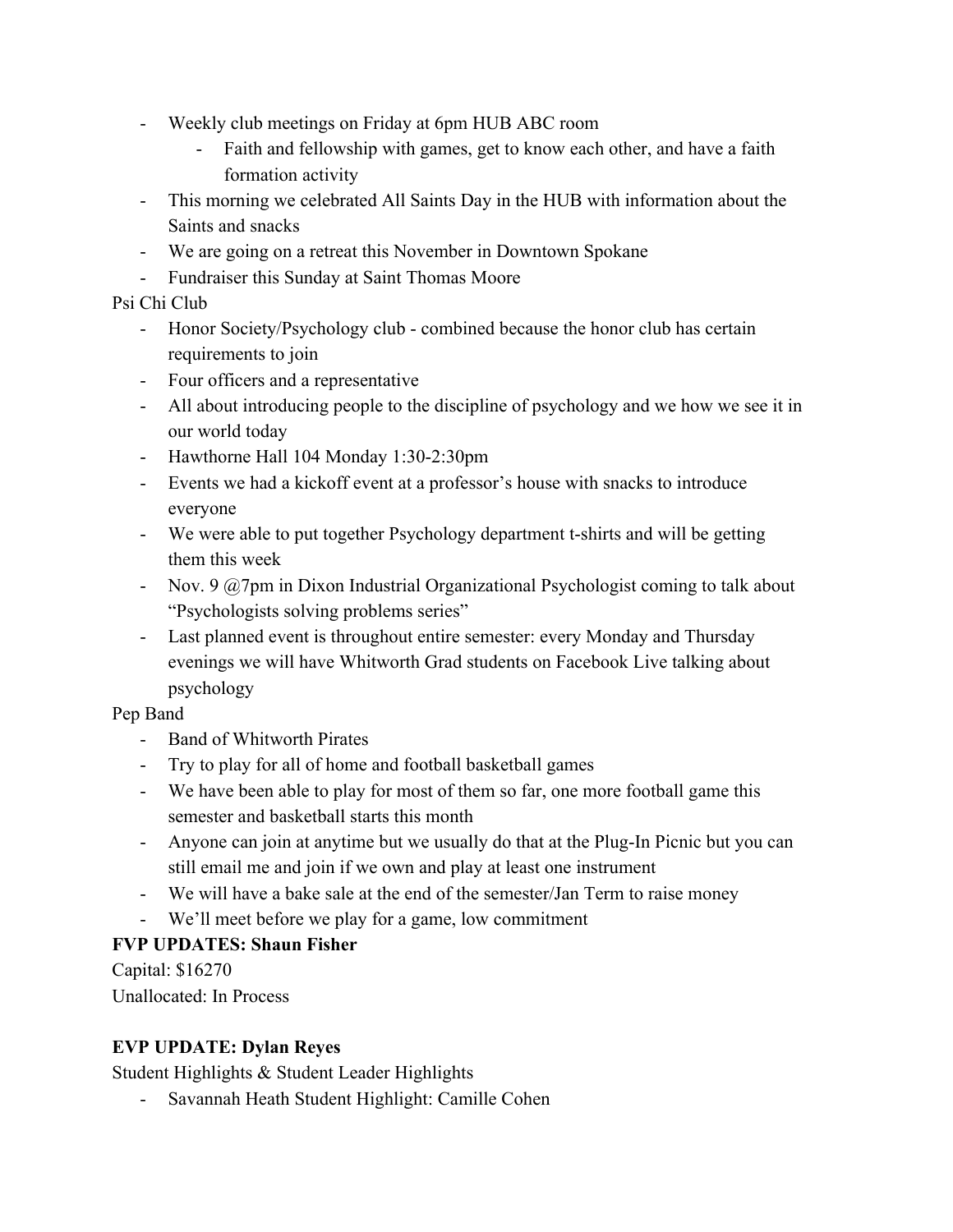- Student Leader Highlight: Alexa Ricks
	- New Boppell/Arend Zone Rep

ASWU Thanksgiving Feast @ Tuesday before Break

Holiday Party @ December 16?

## Service Projects

- Senators send Dill updates

Sweatshirt Update

- Senators send Dill updates on the process, need to be ordered before Thanksgiving

### **PRESIDENT UPDATES: Jeff DeBray**

Feedback/Questions on next Town Hall

Constituency Reports

- Updated later on this week/next week

# **REPORTS AND CAMPUS VIBES**

Michaela Mulligan

- Just got back from Dallas at the national college media convention and Yearbook won 2nd place in Best of Show

Sarah Haman

- 7pm RTT Jennifer K. Stuller will be presenting on Women Warriors

Hannah Palmer

- No CMC in BJ male or female, applications are opening in a week, keep on your radar who would be interested in that, needs to be second year student
- Wouldn't be required to move in until January but whoever gets the position has to move in to BJ
- Seminary event tomorrow at 10-2pm in MPR

Danny Butler

- Jan term RA applications open today and go until November 8, need 3 recommendations due the 9th
- We are going to NACA next Thursday, spending most of my budget on this spring for entertainment
- Love for some feedback for ideas of what you would like to see on campus

### Shelby Krug

- Prime time calendar
	- Hand task off to your zone rep if it's too much to send every week, or give access to document
	- Open to more feedback
	- Send by tomorrow at 6pm
- Flash Mob for Monday Mania is halfway choreographed (PAUSE)